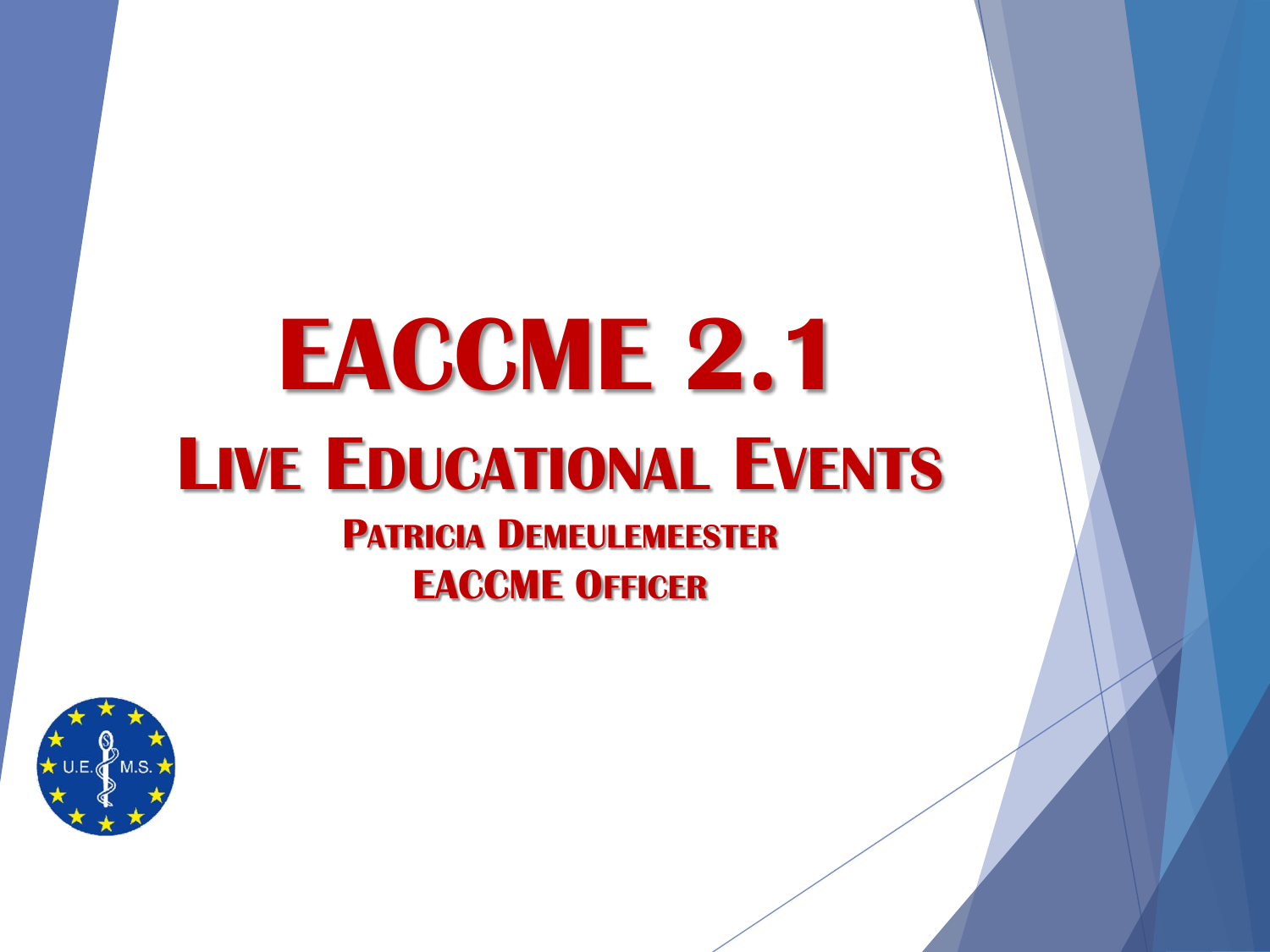#### **DECLARATION OF COI**

EACCME officer at UEMS

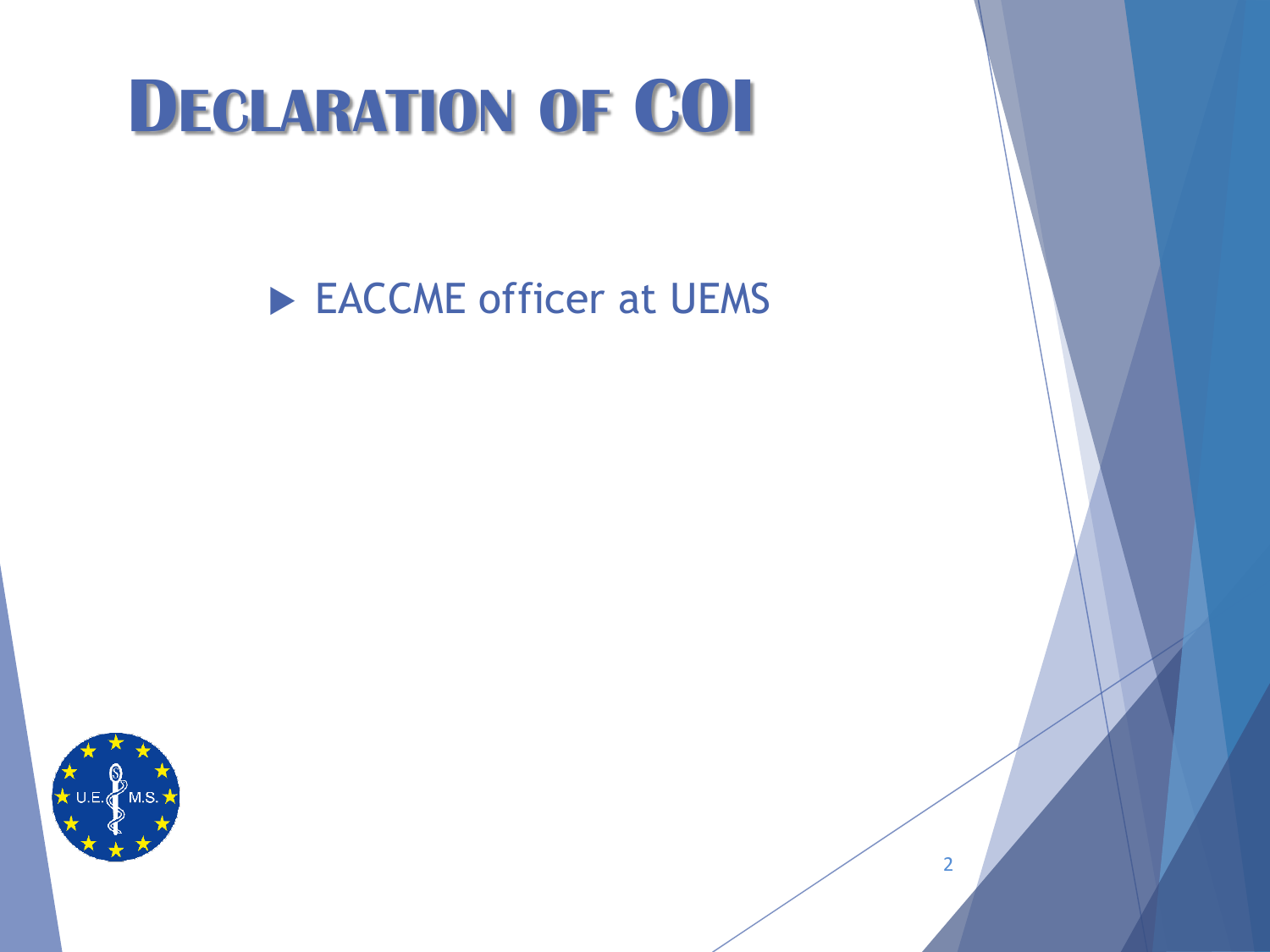

- **Taking place on-site**
- $\triangleright$  Streamed live (virtual events or live webinars)
- Hybrid (on-site and streamed live)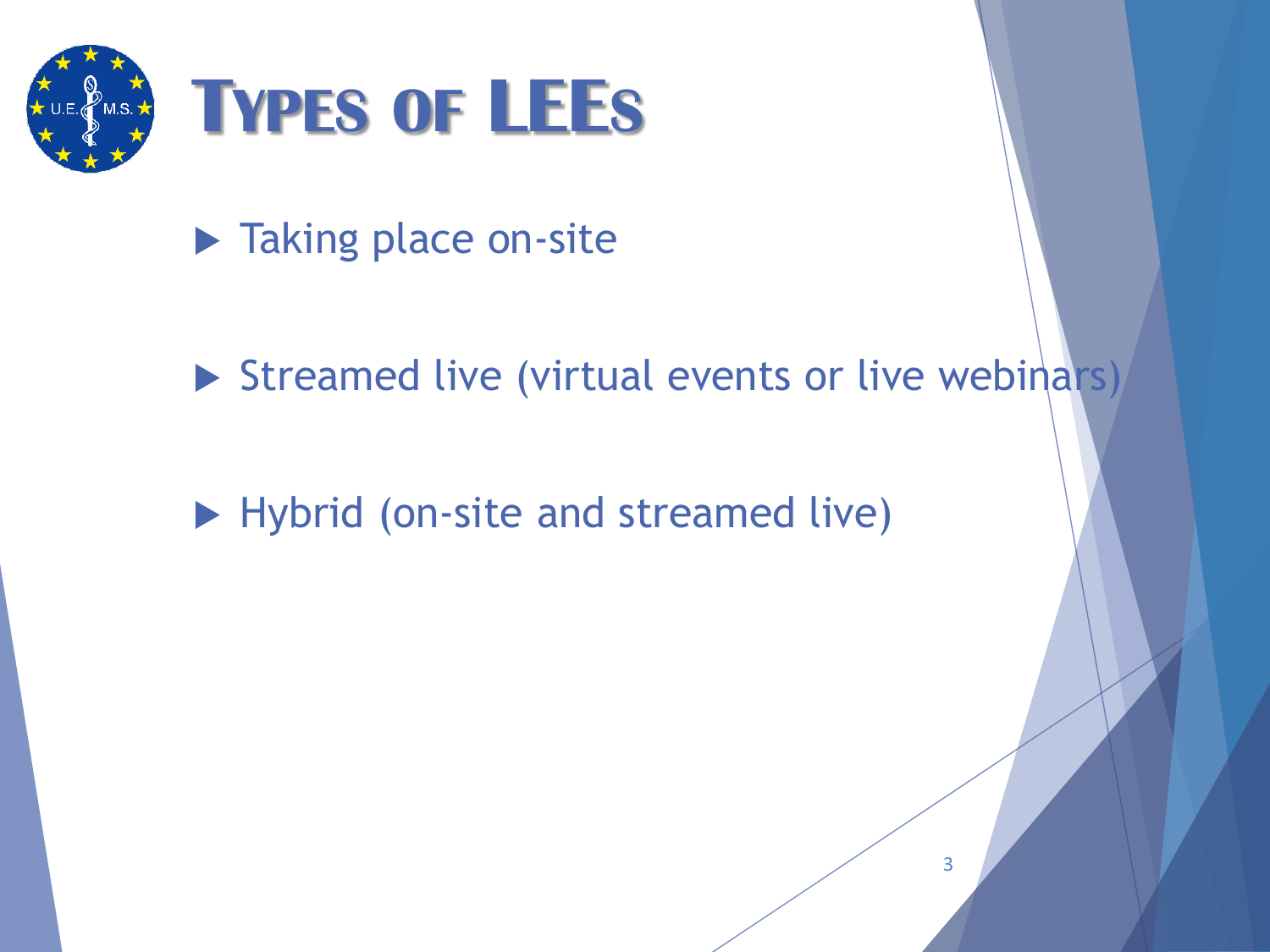

- **Minimum duration**
- Allocation of credits
- ▶ On-demand Recordings of LEE events
- ▶ CME activities held on non-consecutive dates
- Pre- and post-congress activities
- $\blacktriangleright$  Industry sessions/symposia
- **Participants' fees**
- **Reporting**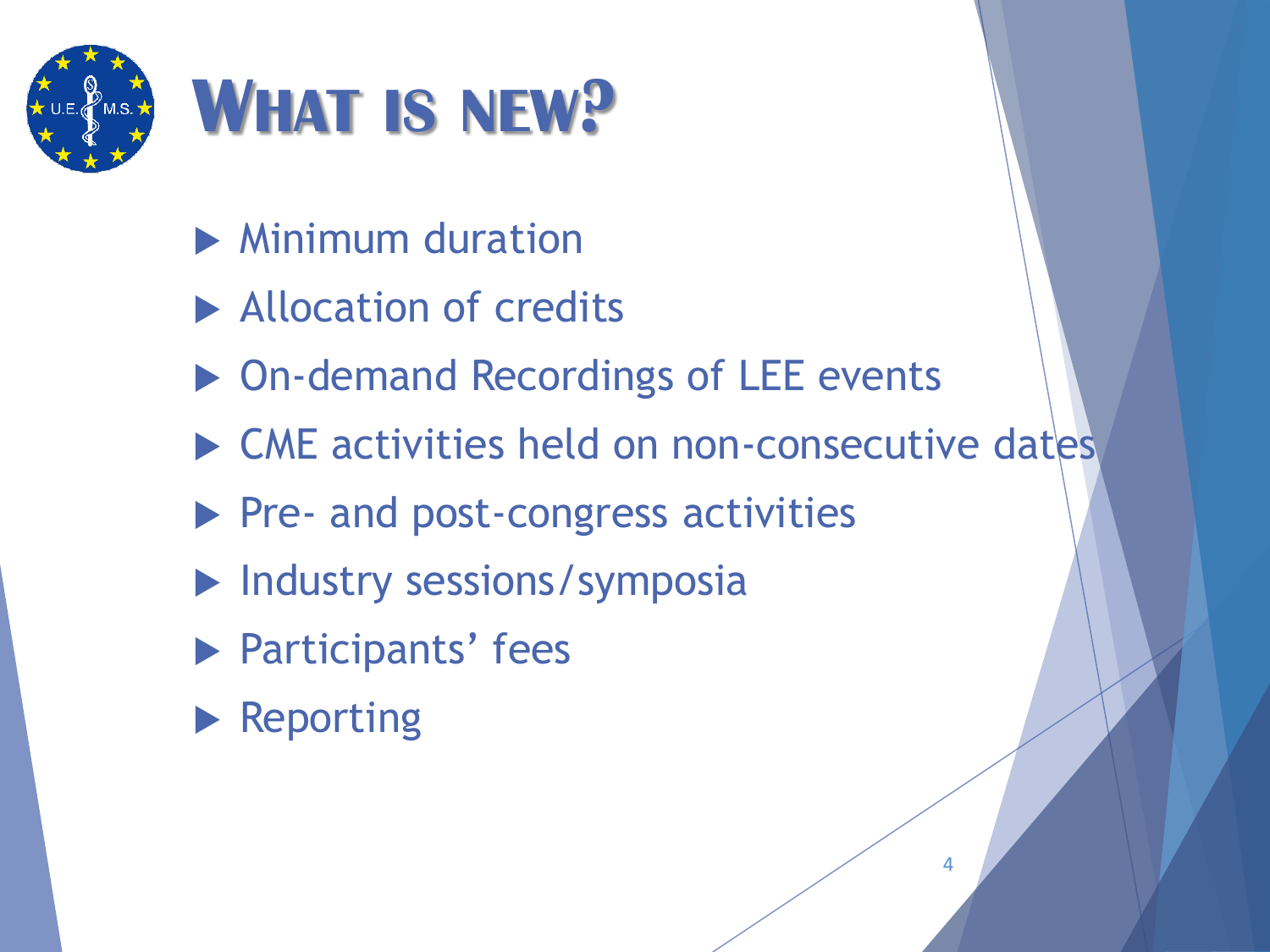

- Minimum duration reduced from 1 hour to 30 minutes
- ▶ Applies all types of LEE (webinars, virtual events, on-site events and hybrid events)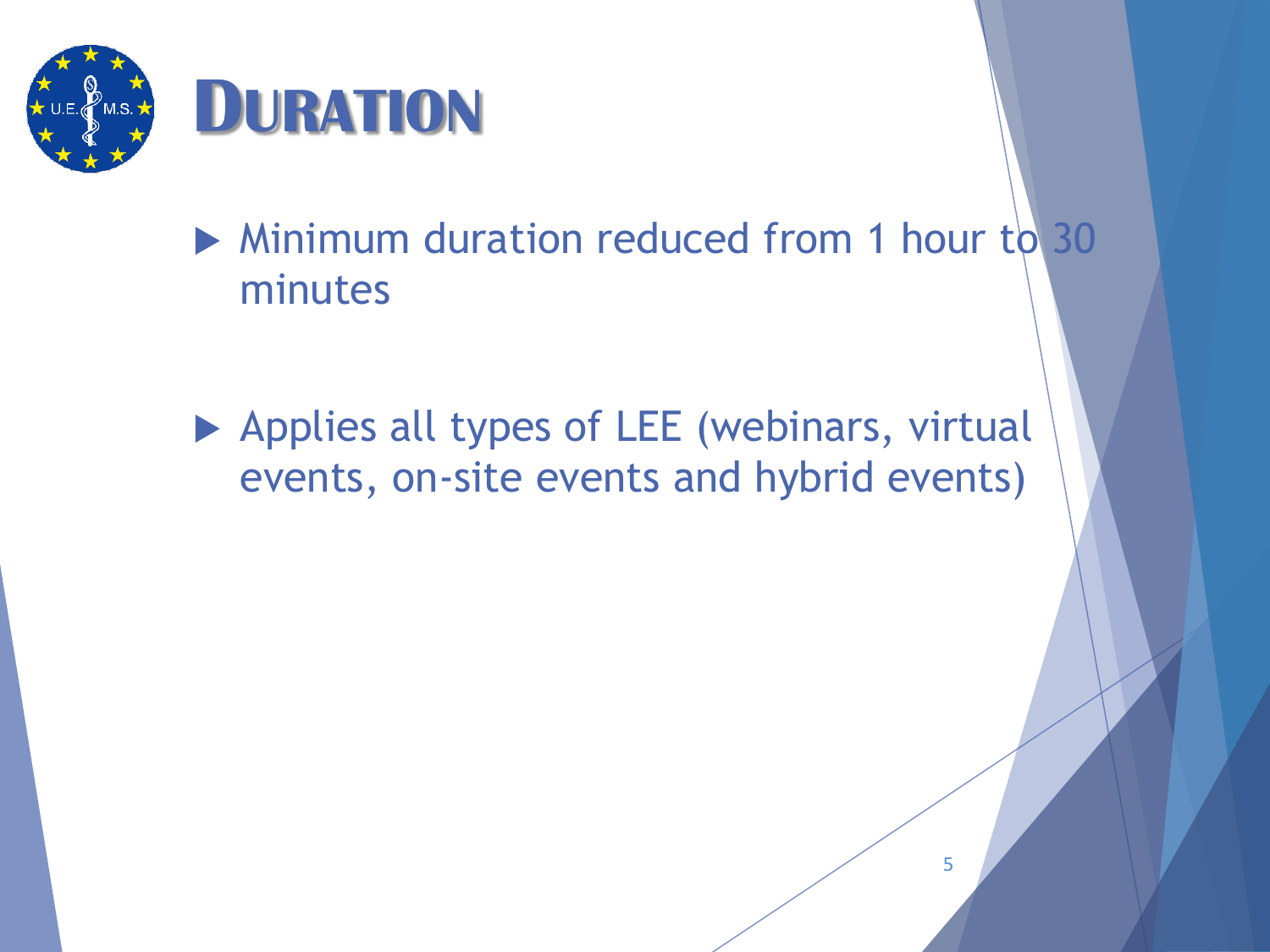

- $\triangleright$  30 minutes of educational activity = 0.5 ECMEC®
- Each additional half hour will be granted 0.5 ECMEC® with a maximum of 8 ECMEC® per day of the LEE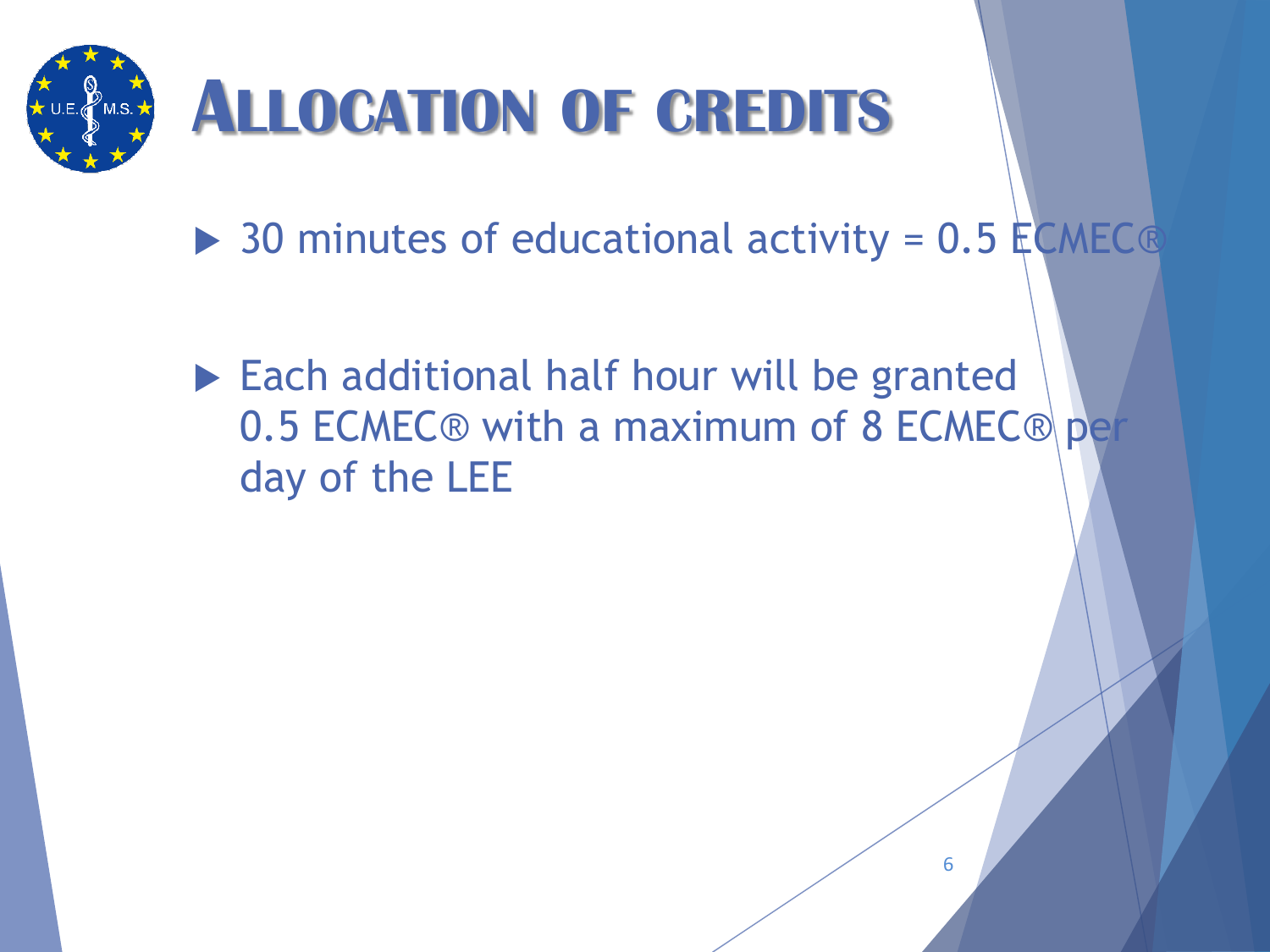

**The accreditation of a Live Educational Event can be extended upon request to its full recording being made available ondemand on a platform or website**

- The recording of the whole LEE must be made available, not just selected sessions
- Extra fee of 25%
- $\triangleright$  Accreditation is valid for a period of three months from the starting date of the event
- Viewers of recordings will be entitled to credits if viewing has taken place during the three-month accreditation validity
- $\triangleright$  Viewing after the three-month validity will not entitle to credits
- ▶ Not available for applications as WEBPACK or Blended Learning

7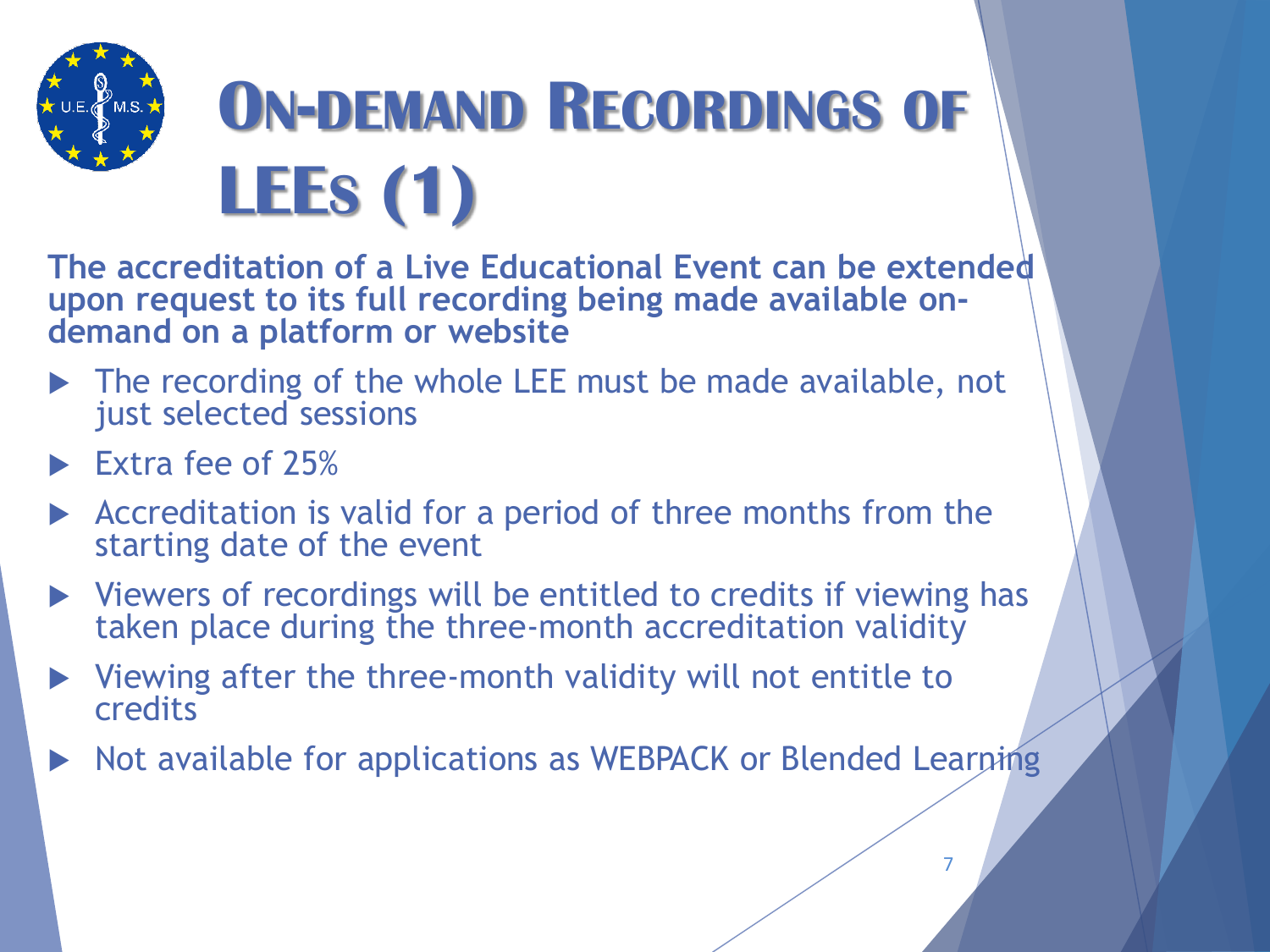

#### **Allocation of credits**

- **Credits are granted on the basis of the number of hours of CME which have been viewed**
- **You will therefore have to keep track of the use of the recorded material**
- **Viewers will have to submit their event evaluation questionnaire to be entitled to credits**
- ▶ One single event report to be submitted for the LEE four **months after the event has taken place (i.e. one month after the three-month recording validity) to cover both LEE participants and viewers of recordings**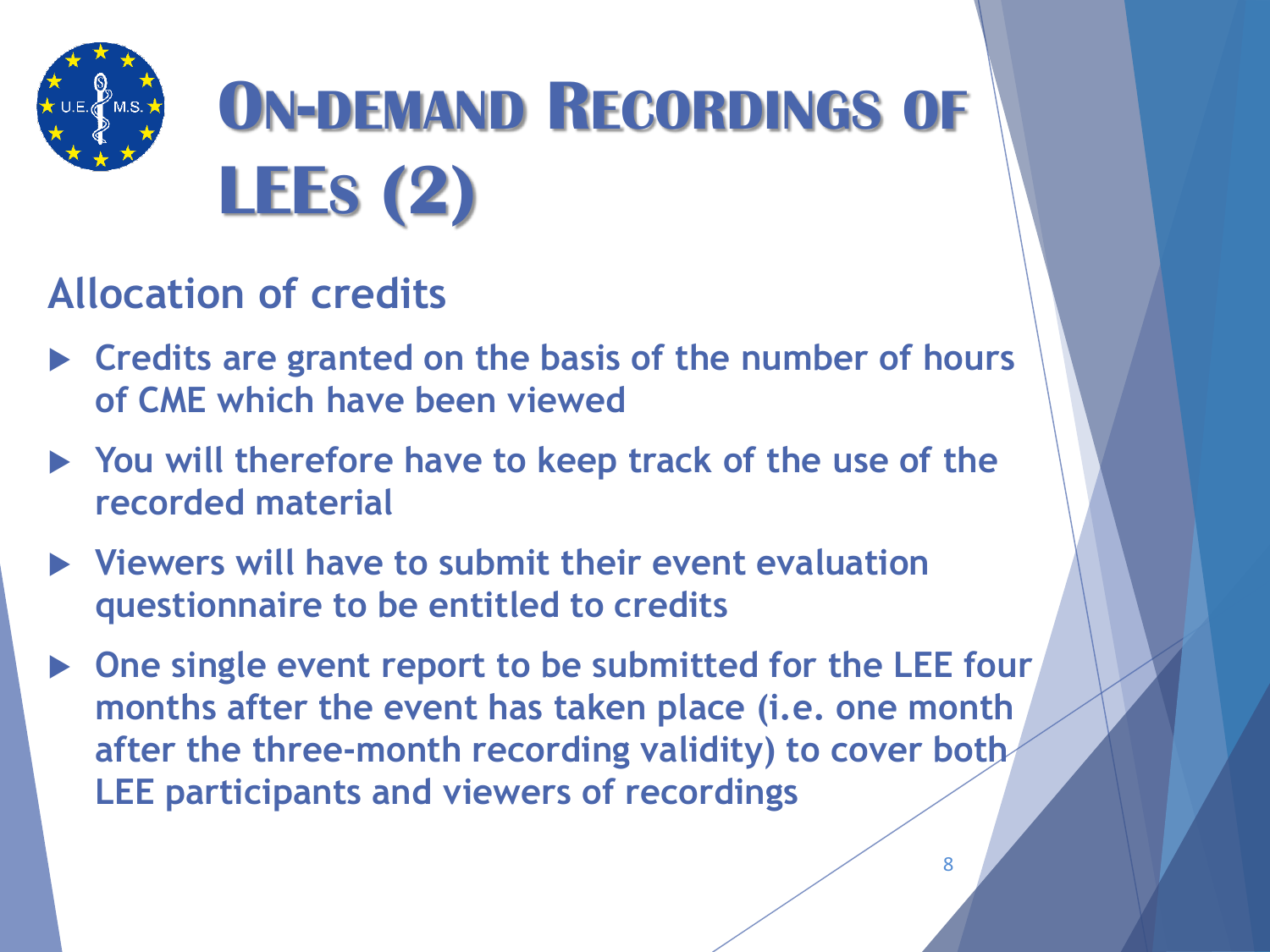

#### **Allocation of credits**

- **The maximum number of credits granted for watching the recordings will be the same as for the Live Event, e.g. if the LEE has been granted a maximum of 20 credits, the viewing of recordings will also entitle to a maximum of 20 credits, as per number of CME hours watched**
- **If an LEE is made out of parallel sessions (e.g. 6 hours x 3 separate "streams" or "rooms" = 18 hours of CME but a maximum of 6 ECMECs), the maximum a viewer may obtain is also 6 ECMECs, even if they watch the full 18-hour recordings**
- **A participant may not obtain credits twice for participating at the live event and watching the same sessions as recordings**
- **The maximum number of credits for participating in the live event and for watching recordings of missed sessions at the LEE will not exceed the maximum number of credits granted for the LEE**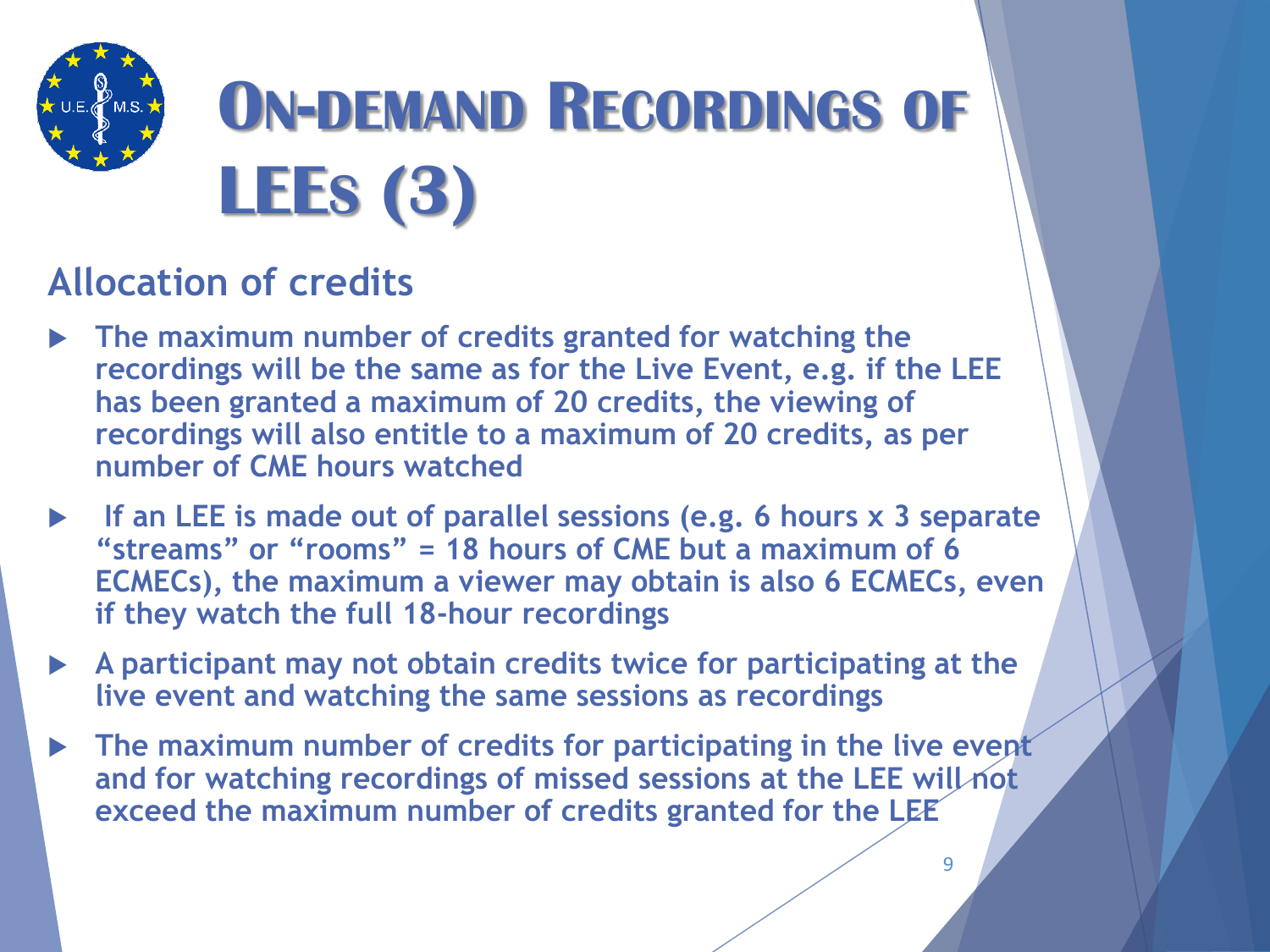

**One single application for a CME activity held on nonconsecutive dates:**

- ▶ When the various components (dates) are part of a single activity/course
- ▶ When the course takes place over a period of 12 months maximum
- When Participants must attend all components (i.e. they cannot choose which component to attend)
- ▶ When there is one single registration fee for all components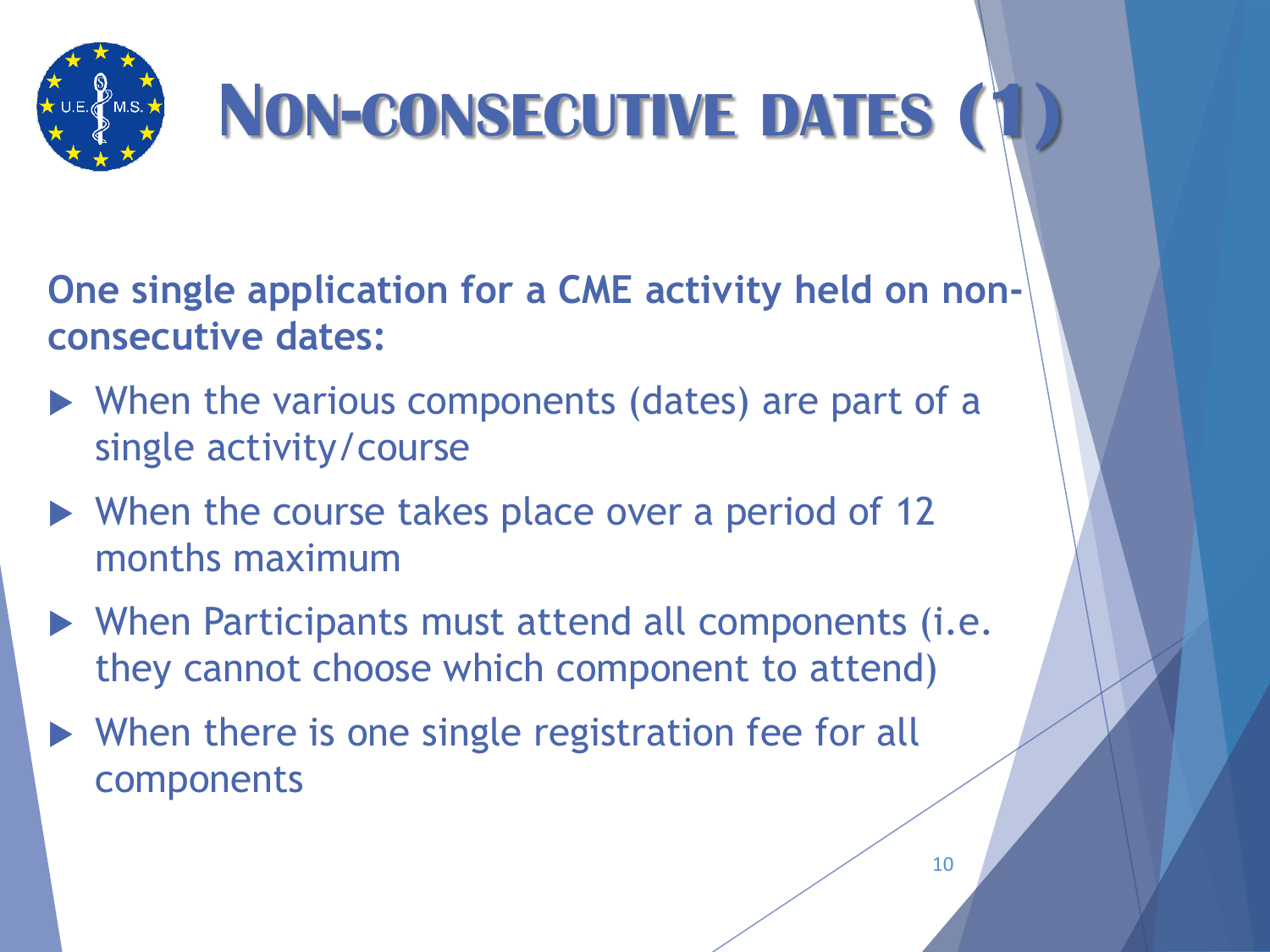

## **NON-CONSECUTIVE DATES (2)**

Will not be considered as a single activity:

- when participants do not have to attend all components but may choose which component to attend
- when each component is the object of a separate registration fee
- in this case: each component is considered an individual activity and a separate application must be submitted for each component
- In the same programme repeated on different dates are considered separate activities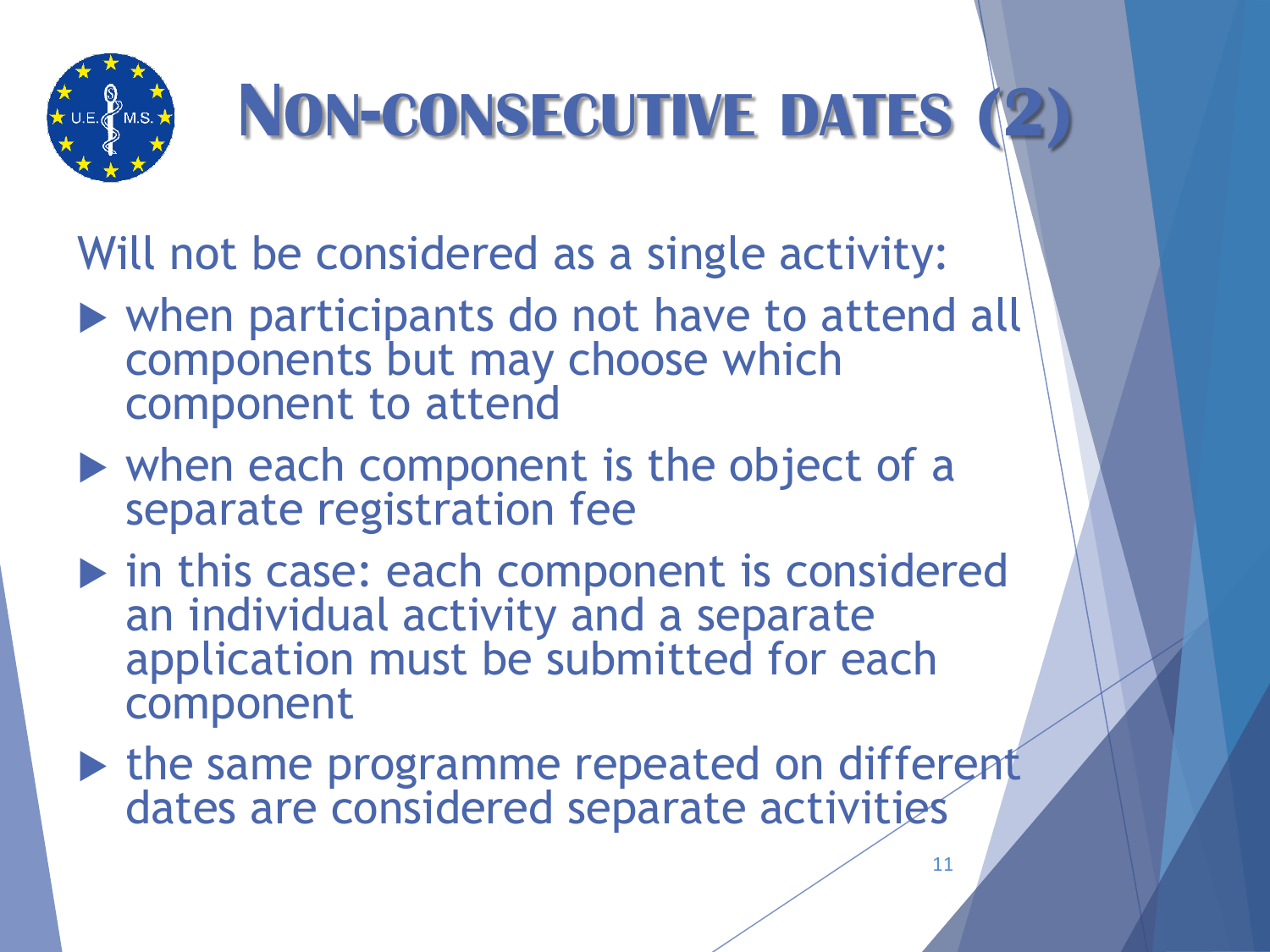

### **NON-CONSECUTIVE DATES (3)**

A single CME activity run as a series of webinars can be applied for:

▶ as one Live Educational Event (LEE)

▶ Or as a Webinar Package (WEBPACK) if each is lasting less than 2 hours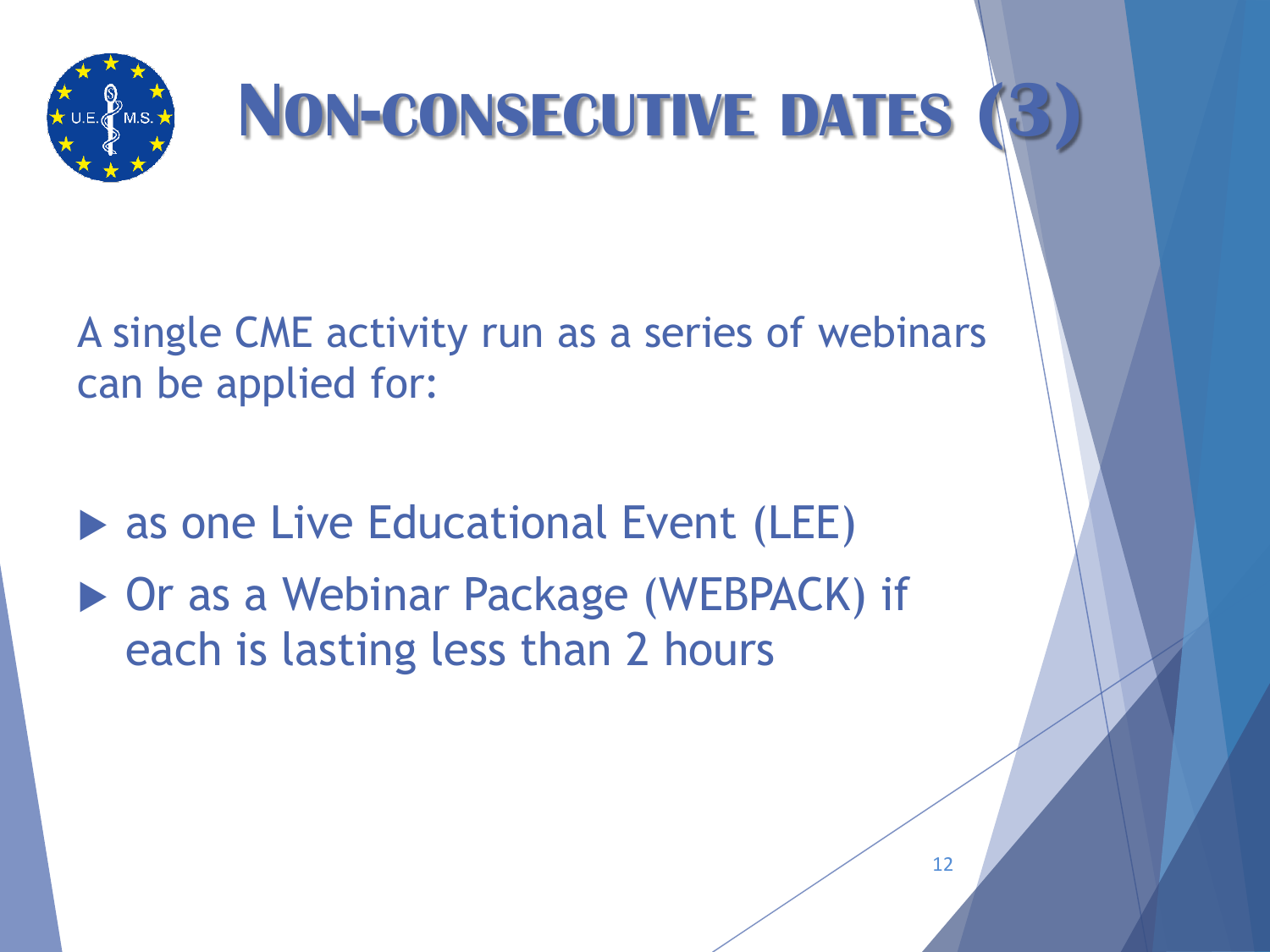

### **PRE- AND POST-CONGRESS ACTIVITIES**

- **e.g. Pre- or post-congress workshops, courses, symposia…**
- **Will not be included in the congress application**
- **Will have to be submitted separately (one application per pre- or post-congress course or workshop)**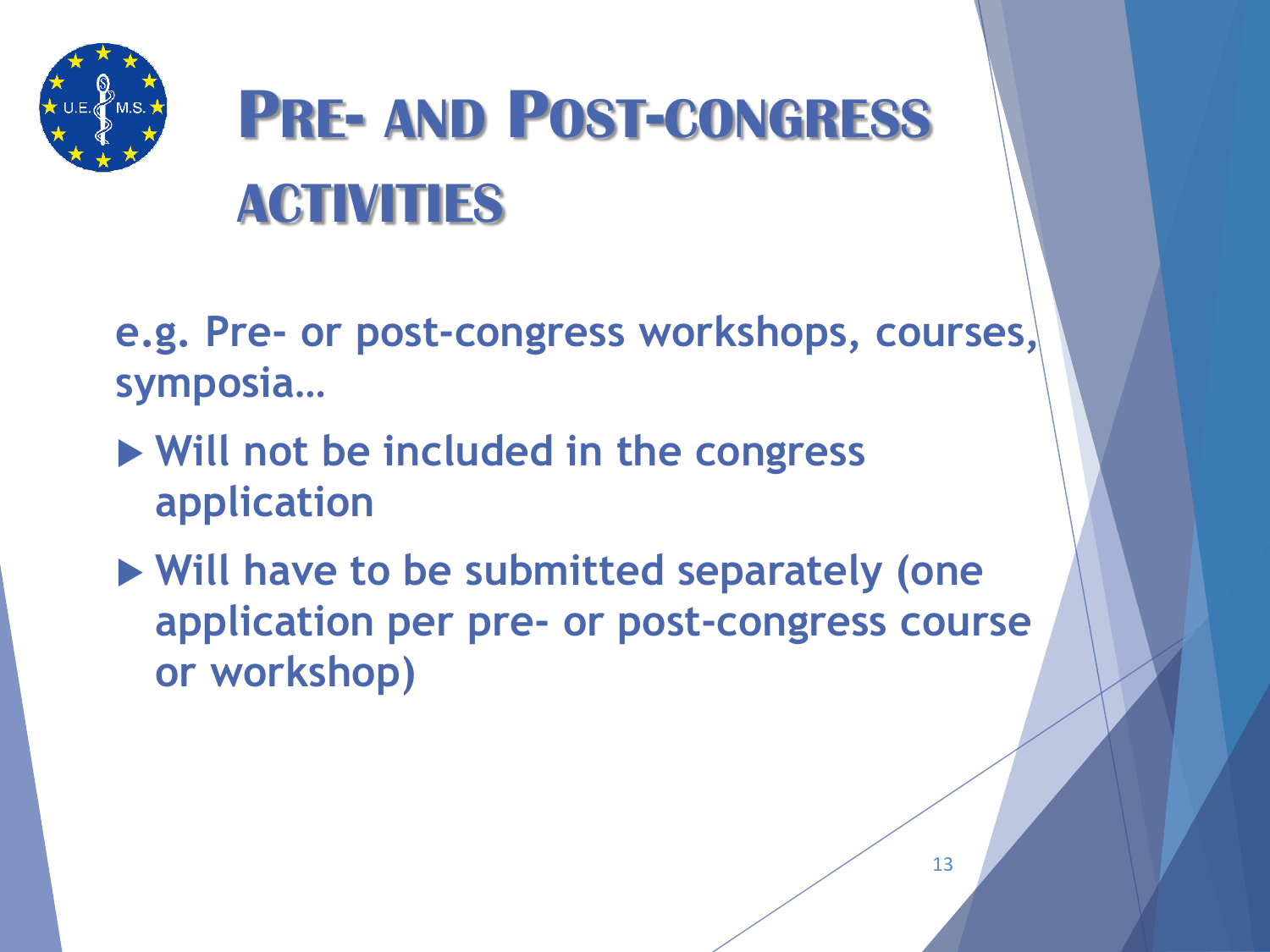

**Industry sessions/symposia should not be organised at the same time as scientific sessions. They should take place:**

 $\triangleright$  at the beginning or end of the day

▶ during lunch breaks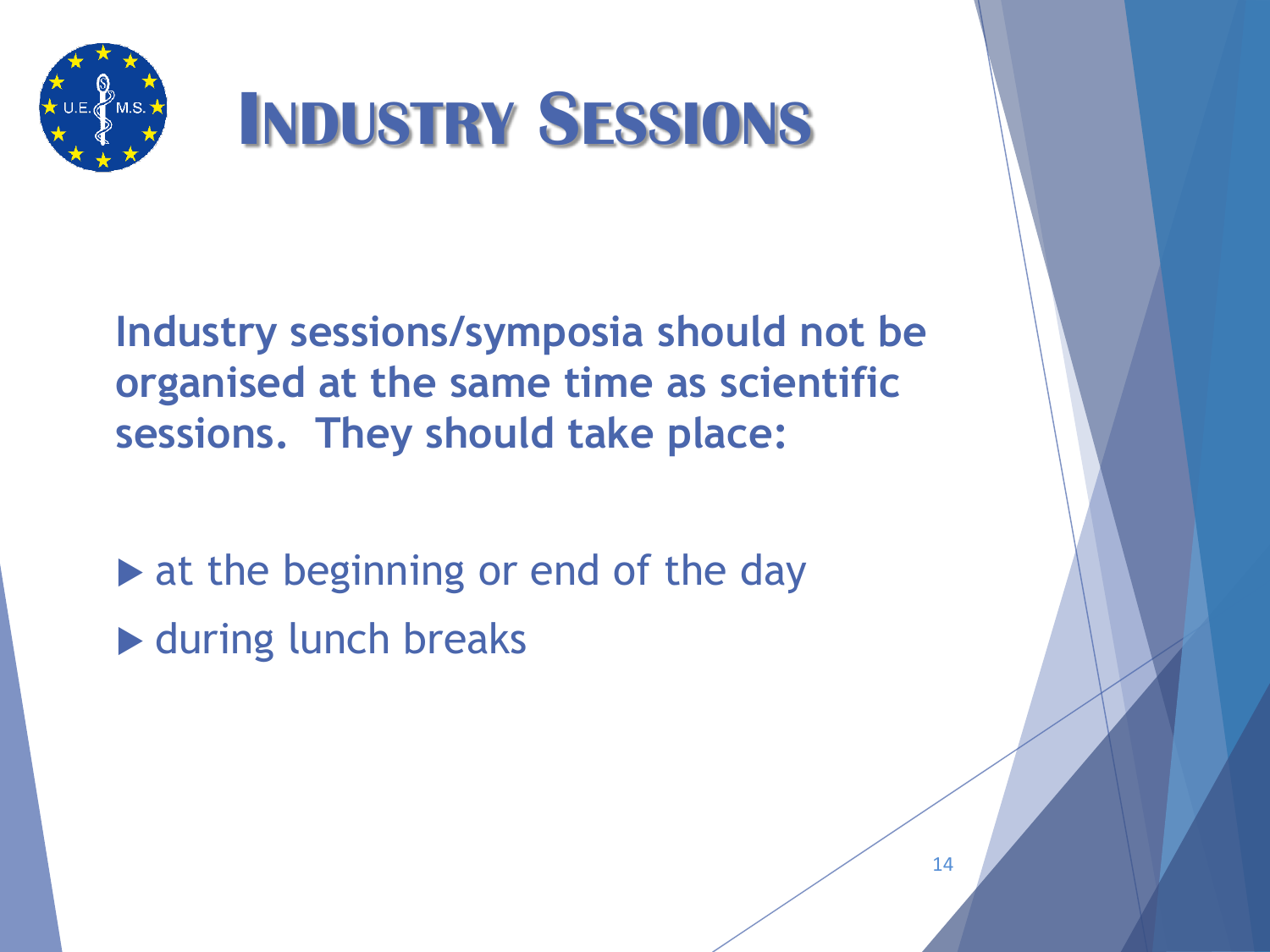

- An LEE may be provided free-of-charge only if all participants are admitted without fee
- ▶ The CME Provider will not charge an additional fee to participants to issue their EACCME certificate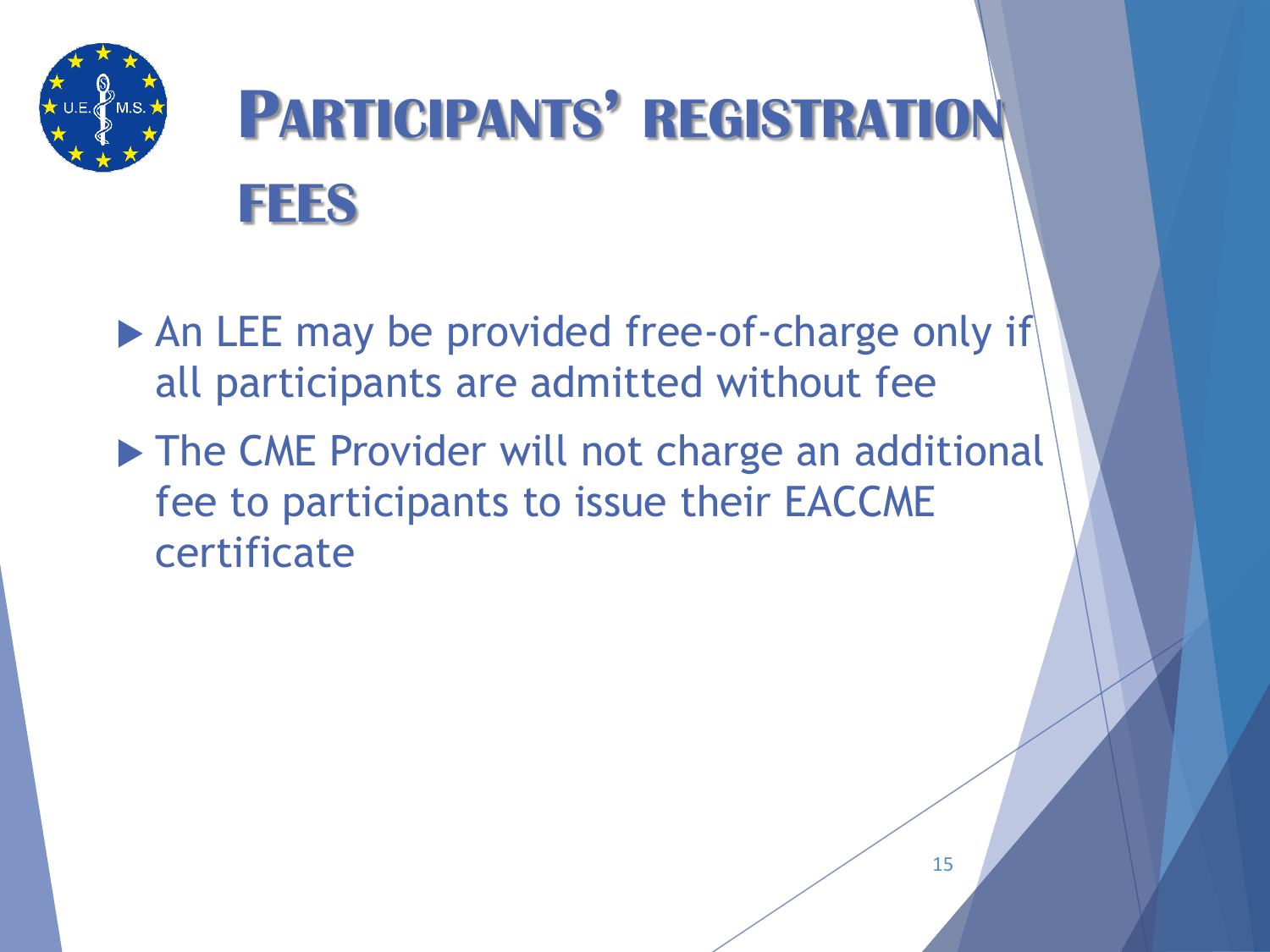

- ▶ CME Providers must use as a minimum the EACCME template for the Event Evaluation **Questionnaire**
- CME Providers must use the EACCME Event Report template to submit their event report
	- ▶ One month after the event has taken place;
	- ▶ Or four months after the event has taken place in the case where the Recordings option has been activated.